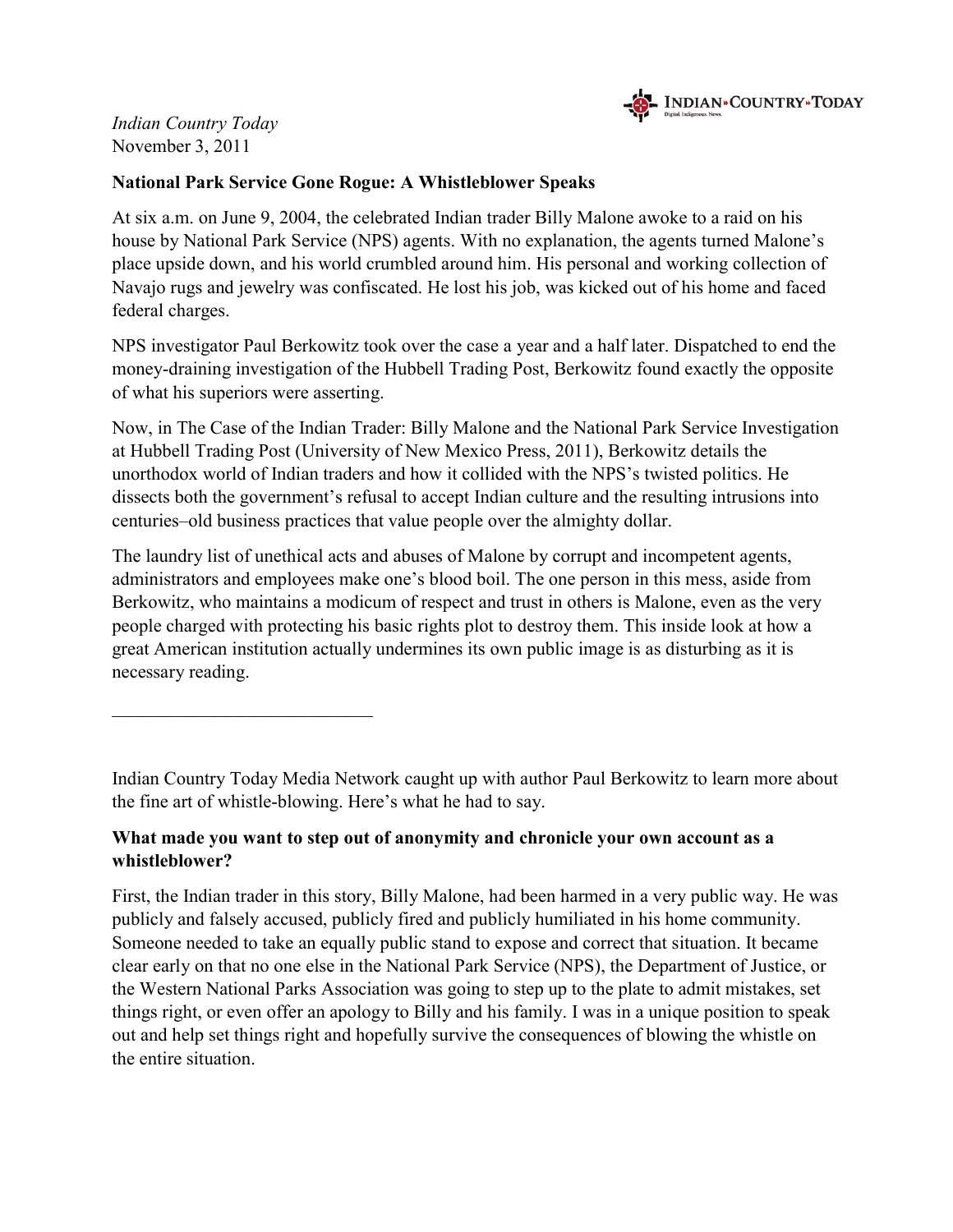Second, I'd seen this sort of thing happen before in the NPS, going back literally decades. My own efforts over the years to address those situations from the "inside," working within the agency structure and through other government channels, had proven to be less than successful.... Again, because of my circumstances, the information I possessed and the fact that I was eligible to retire, albeit earlier than I had planned, I was in a unique position to step out of the organization and speak out publicly about what had happened at Hubbell Trading Post and about similar incidents that have happened in the past.

### What do you think this incident says of U.S.–Indian relations?

It's clear that many people in government, as well as in our society at large simply don't get it. They don't understand what conditions are like on the reservations, and they don't seem particularly interested in the challenges that people face living in those communities. It's more than just ignorance. There's a very real element of arrogance, and an unwillingness to accept that many Native Americans, and legitimate Indian traders, have grown up in a different culture, with different values and different but equally legitimate ways of doing things. It's not hard to understand how and why U.S.–Indian relations are strained and ineffective when so many government officials don't have a clue about the people they are charged with serving and representing.

### You dealt with a lot of organizational incompetency in your 32 years of federal service. What made you stay with the NPS so long?

I love our national parks and genuinely believe they serve a great national purpose by preserving our natural and cultural resources and heritage. I was drawn to the agency by the same idealism that infects most NPS employees. But over time my relationship with the NPS became far more complicated. I love the NPS for what it is supposed to be—for its idealistic mission, its frequently magnificent work settings, its many great employees and the incredibly diverse and unique challenges it offers to someone interested in professional law enforcement, or any other profession, for that matter. I love it for what it could be. But I hate the manner in which many incredibly talented, hard-working and honest employees are treated and how those with new or different ideas that challenge the status quo are repeatedly beaten down, abused, dismissed and maligned as malcontents or troublemakers. Meanwhile the agency seems to simultaneously tolerate and often even reward incompetence, misconduct, or just overinflated egos. The tolerated presence of a powerful and influential minority of incompetent and unscrupulous employees in the workforce has held the agency back. The NPS has failed to achieve its full potential, largely through the inconsistent application of laws and policy and an uncanny ability to deflect or ignore legitimate criticism and to resist needed reforms.

As much as anything else, I stayed with the NPS because I'm idealistic and I'm stubborn. I talk about this a little bit in the book (and it is the subject of another book I'm working on now), but my early experiences in Yosemite National Park in the 1980s had a profound effect on me. That was a rude awakening, to find out that in spite of its public image, there are some genuinely bad and unscrupulous people in the NPS in positions of significant power, undermining the ideals of the agency and abusing and taking advantage of the authority they've achieved. In the wake of my efforts to expose illegal bugging, extortion, blackmail, the falsification of reports and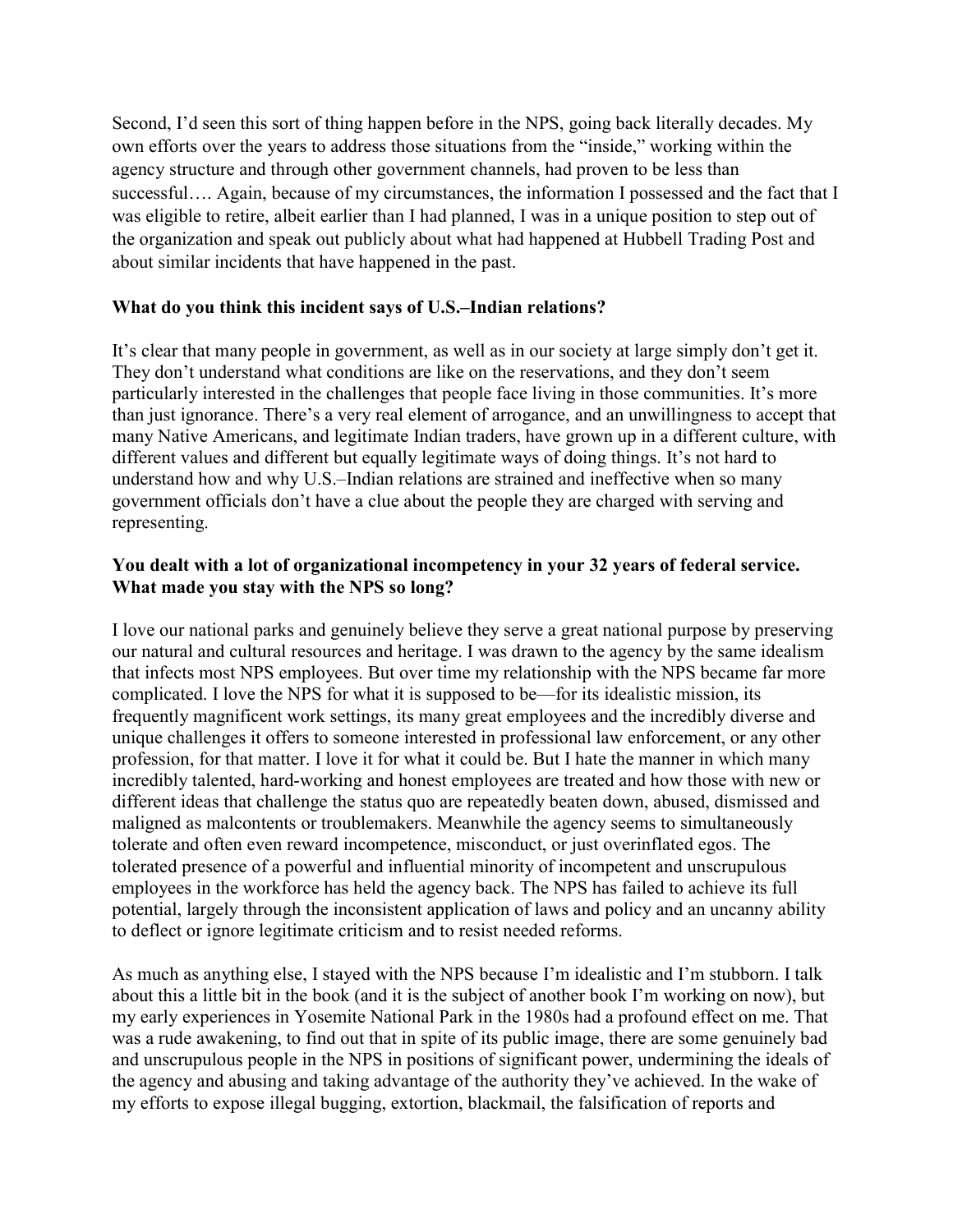destruction of evidence in Yosemite's law enforcement office, the NPS (aided by certain members of Congress and even the OIG) embarked on such an effective cover-up effort, comprised of outright lies and simultaneous character assassination, that arguably I didn't have anywhere else to go. Realistically I had only two choices: to flat-out quit law enforcement and find another career, which is what they wanted me to do, or stubbornly stick it out and stand my ground. I chose the latter. I decided to stay in law enforcement and try to make a difference in how the NPS operates.

# What steps do you think the government should take to keep this from happening in the future?

Honesty and integrity in government is a top-down thing. Agency heads need to set the tone and reject dishonesty, misconduct and incompetence in the workplace. The mere establishment of policies is not enough. In fact, the inconsistent application of policies is probably worse than no policies at all.

Beyond that, protections for whistleblowers needs to be strengthened. The Department of the Interior needs to develop a stringent mechanism for agency oversight with real line authority, so that mandated reforms are actually implemented. The NPS, too, needs to move toward a more centralized structure also with real line authority, so that rogue park superintendents and regional managers are not free to flaunt law and policy and do their own thing. Far greater emphasis needs to be placed on knowledge of the law and policy, rather than decision making based upon political expedience. The Interior Department's Office of the Inspector General (OIG) is also in need of repair and reform. They have their own competency and integrity challenges, and they should certainly not be collaborating with other agencies and government attorneys in an effort to withhold information from aggrieved parties and other members of the public.

# To those people who witness something wrong, what is your advice?

First and foremost, don't compromise yourself or your position by going along with what you know is wrong. Know the law and know the policies of the organization in which you work. Don't give anyone any ammunition to come after you. Be uncompromisingly honest, even if it means not being a "team player." If you were at some point complicit in wrongdoing, admit it up front. Don't compromise your credibility by lying or withholding information.

Next, document, document, document. Keep meticulous records, and store duplicate copies of those records in a safe place. Seek out a trusted ally for support and advice. Federal protections for whistle-blowers are weak to nonexistent. Don't be deluded into romantic notions.

Blowing the whistle or even reporting misconduct through channels—which is not the same as whistle-blowing—is not an easy or pleasant thing to do. But it is almost always the right thing to do, and it is frequently a legal or policy requirement of the agency or organization in which you work. Organizations like Public Employees for Environmental Responsibility, the Government Accountability Project, the Project on Government Oversight, the National Whistle-Blowers Center and other watchdog and whistle-blower advocacy groups can be an excellent source of confidential support and advice on how to expose serious misconduct.